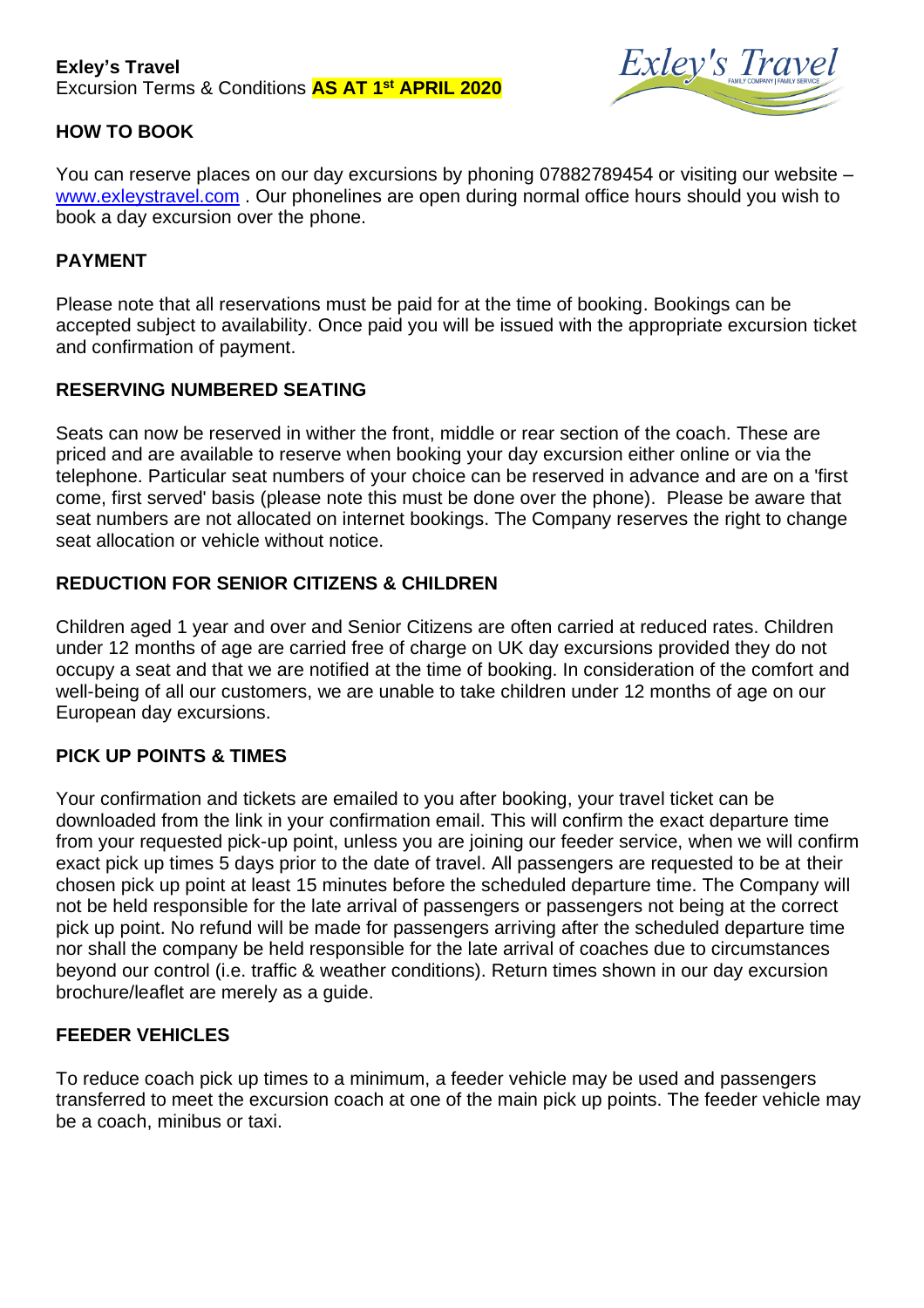#### **FOR YOUR COMFORT**

The consumption of alcohol is NOT permitted and by law, we operate a strict no smoking policy on all our vehicles. The use of electronic cigarettes is NOT permitted on our vehicles and the use of mobile phones on vehicles is NOT permitted other than in an extreme emergency.

## **YOUR COACH**

Exley's Travel as a tour operator books and hires coaches of other companies to the hired in for our own run day excursions. We book the style and trim of the vehicle. Should the vehicle not be what customers were expecting on the day this is the coach hire company's fault and no refunds will be given in the case of a change of vehicle or trip described.

### **UNREASONABLE CONDUCT**

We will refuse a booking or terminate a passenger's travel in the event of unreasonable conduct.

## **COMPLAINTS**

Complaints should be made in writing within 7 days of the excursion by email to [travel@exleystravel.com](mailto:travel@exleystravel.com) .

## **CANCELLATIONS, REFUNDS OR AMENDMENTS**

## **A. BY THE COMPANY**

Should the circumstance arise where due to insufficient bookings we are forced to cancel any excursion, all monies paid by passengers for that particular excursion will be refunded in full and following that the company shall be exempt from any further liability.

### **B. BY THE PASSENGER**

You may amend your booking at any time prior to departure subject to the following conditions. 1. All bookings made are non-refundable. Meaning in the event of customer cancellation, no monies will be refunded.

2. For amendments to any booking, a £5.00 per person, per amendment charge is made.

3. You may also transfer to an alternative trip, however, the above cancellation charges will apply and any outstanding monies will be transferred to the new excursion.

4. If you cancel within 24 hours of the coach departure time, you will be charged £5 per person as an administration fee to reprint the load sheets and other trip information as this would have already been calculated. This £5 per person charge also applies to no-show customers on the day of the excursion.

The Company reserves the right to alter excursions or prices, or cancel any excursion listed. Admission charges are included in the price unless otherwise stated.

### **FORCE MAJEURE**

Exley's Travel cannot accept any responsibility for any disruption prior to/during or after an event, arising out of matters of which we have no control, e.g. war, threat of war, riot, fire, flood, bad weather, industrial dispute, Acts of Terrorism or government action. We always allow plenty of time for the journey to a concert or event. In the unlikely event of a coach failing to arrive at the venue, or arriving after the show or performance has begun, Exley's Travel accepts no responsibility for any such failure caused by accident, mechanical breakdown, bad weather, traffic or external forces outside of our control. No travel costs will be refunded once a journey has commenced.